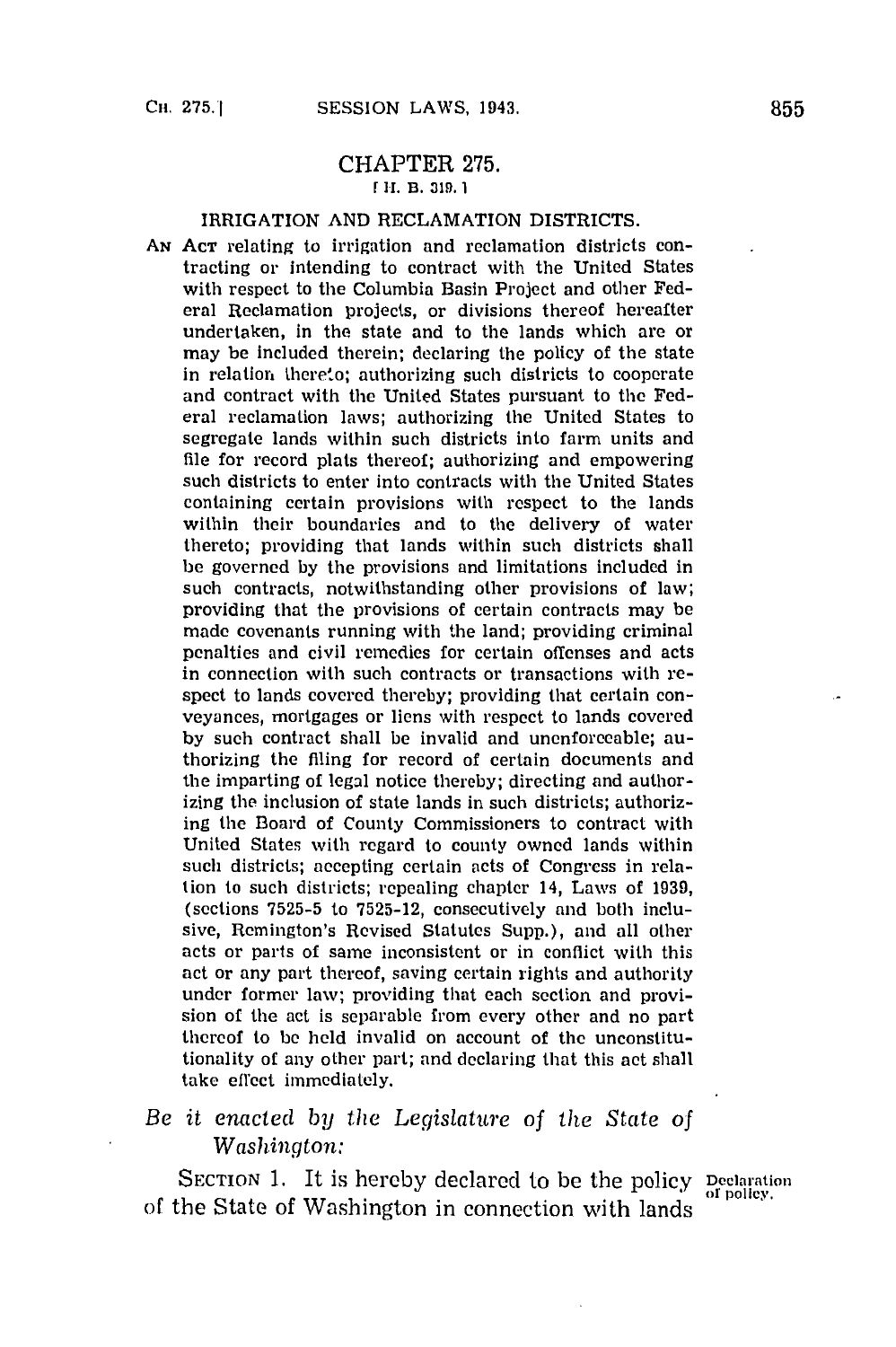within the scope of this act that may be irrigated through works of Federal reclamation projects to assist the United States in the reduction or prevention of speculation in such lands and in limiting the size of the holdings of such lands entitled to receive water from, through, or **by** means of the works of such projects, and otherwise to cooperate with the United States with respect to such projects. In furtherance of this policy this statute is enacted.

Application **SEC. 2.** The provisions of this act shall be applicable to any irrigation or reclamation district organized under the laws of this state contracting or intending to contract with the United States under the Federal reclamation laws with respect to a water supply for irrigation from the Columbia Basin Project or from any project or division of a project hereafter undertaken in this state **by** the United States under those laws, and shall govern as to any lands which are now or may hereafter be included in any such district and as to the relationship between any such district and any such lands. The prospect of the construction of the irrigation features of the Columbia Basin Project and of other works under the Federal reclamation laws for the irrigation of lands in this state requires the granting of authority to irrigation and reclamation districts and to state and county officers to assist the United States, in accordance with the policy of this enactment, in meeting the problems of land speculation and in limiting the size of holdings of lands that may be benefited **by** such works, and otherwise to cooperate with the United States in connection with the irrigation of lands in this **Supple-** state. The provisions of this act, however, are **other acts.** supplemental to other provisions of the law of the state, not inconsistent herewith, which pertain to such districts.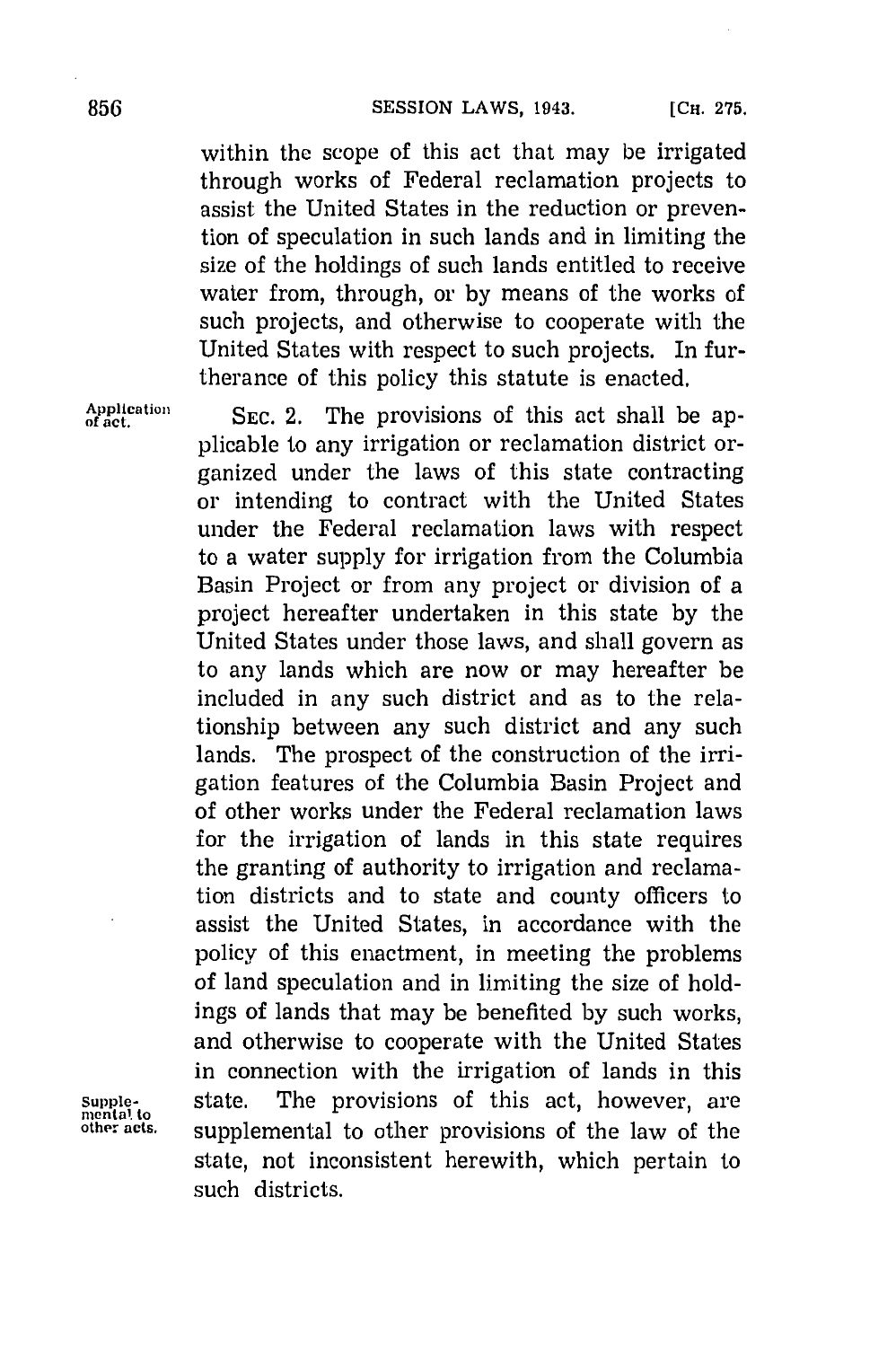SEC. 3. As used in this act, **Definitions.** 

The term "Secretary" shall mean the Secretary of the Interior of the United States, or his duly authorized representative.

The term "appraised value" shall mean the value of lands within the scope of this act appraised or reappraised **by** the Secretary without reference to or increment on account of the irrigation works built or to be built **by** the United States.

The term "district" shall mean an irrigation or reclamation district governed **by** this act as provided in section 2.

The term "Federal reclamation laws" shall mean the Act of Congress of June **17, 1902 (32** Stat. **388)** and acts amendatory thereof or supplemental thereto including the Act of Congress entitled "An Act to amend the Act approved May **27, 1937 (Ch. 269, 50** Stat. **208), by** providing substitute and additional authority for the prevention of speculation in lands of the Columbia Basin project, and substitute an additional authority related to the settlement and development of the project, and for other purposes, enacted and approved in the Seventy-Eighth Session."

The term "lands" shall mean, unless otherwise indicated, lands within the boundaries of a district contracting or intending to contract with the United States under the terms of this act.

The term "owner," "landowner," and "any one landowner" shall mean any person, corporation, joint stock association or family owning lands that are within the scope of this act.

The term "family" shall mean a group consisting of either or both husband and wife, together with their children under eighteen years of age, or all of such children if both parents are dead, the term "their children" including the issue and lawfully adopted children of either or both husband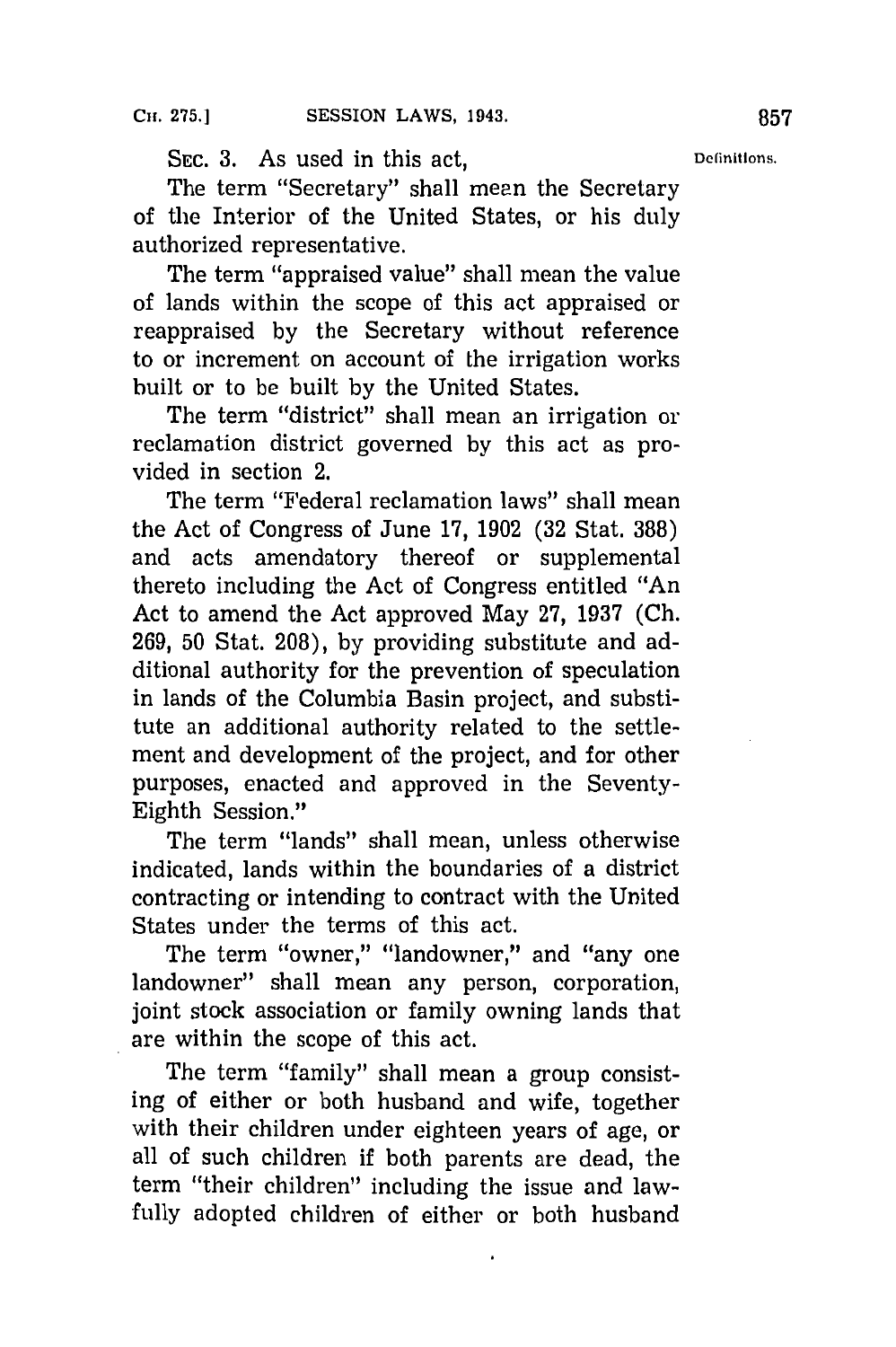Definitions. and wife. Within the meaning of this act, lands shall be deemed to be held **by** a family if held as separate property of husband or wife, or if held as a part or all of their community property, or if they are the property of any or all of their children under eighteen years of age.

Secretary SEC. 4. In connection with any district contract-<br>gate langs secret in construct to contract with the United States ing or intending to contract with the United States under this act, authority is hereby granted to the Secretary for the purpose of administering the Federal reclamation laws and to the end of carrying out the policy enunciated in this act, to segregate such lands, or any part thereof, into farm units of sufficient acreage for the support of an averagesized family at a suitable living level, having in mind the character of soil, topography, location with respect to the irrigation system and such other relevant factors as enter into the determination of Size of the area and boundaries thereof. No farm unit shall contain more than one hundred and sixty or less than ten acres of irrigable land, except that any nominal quarter section comprising more than one hundred and sixty acres of irrigable land may be included in one farm unit, and except that lands owned **by** the United States may be established into units of lesser size for part-time farming purposes. Plats showing the established farm units or revisions thereof when approved may be filed **by** the United States for record with the County Auditors of the county in which the land is located. Lands in excess of one farm unit held **by** any one landowner shall, except as otherwise provided in this act, be deemed excess land.

District may **SEC. 5.** Any district may enter into repayment contract  $\sum_{\text{with } U.S.}$  and other contracts with the United States under the terms of the Federal reclamation laws in matters relating to Federal reclamation projects, and may, with respect to lands within its boundaries,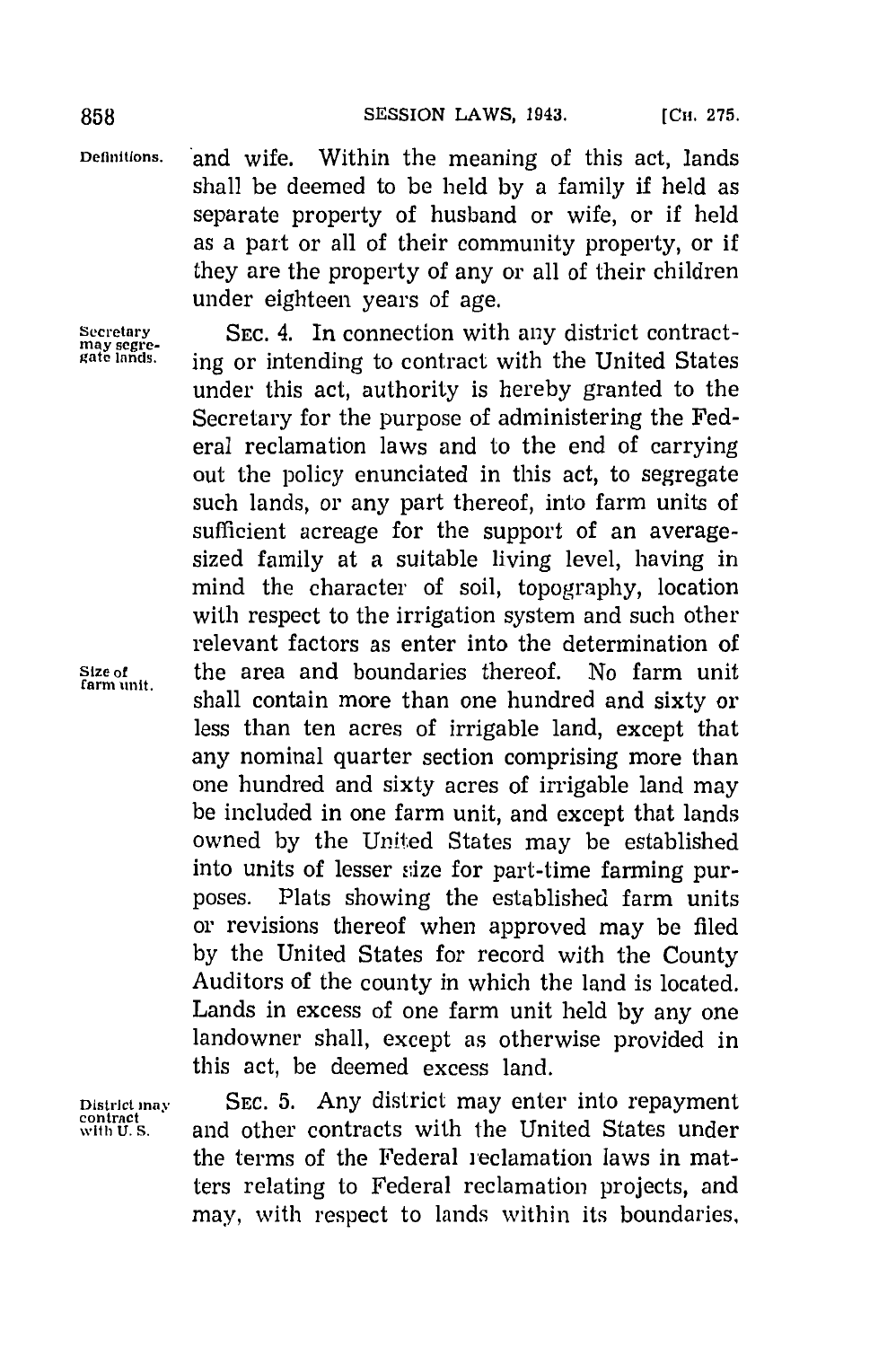include in any such repayment contract, among **contract** others, provisions of substantially the following character in whole or in part:

(a) An agreement that: The district will not **Water** deliver water from, through, or **by** means of the **limited.** works provided **by** the United States (hereinafter called project works) to or for lands not conforming in area and boundaries to the farm units as established under the provisions of section 4 of this act, nor to be for more than one farm unit held **by** any one landowner, except that as to lands held by the one having equitable or legal title on May **27, 1937,** (or the date on which the project or division becomes authorized in the case of projects other than the Columbia Basin Project) or the heir or devisee of such owner, delivery may be made to or for a total irrigable area not exceeding one hundred and sixty acres or a nominal quarter section if the latter comprises more than one hundred and sixty acres. These limitations shall not apply, however, to lands **Exceptions.** owned **by** the United States or any agency or instrumentality thereof, corporate or otherwise; and **.i** case of excess land acquired **by** foreclosure or other process of law, **by** conveyance in satisfaction of mortgages, **by** inheritance or **by** devise, water therefor may be furnished temporarily for a period not exceeding five years from the effective date of such acquisition, delivery of water, thereafter ceasing until the transfer thereof to a landowner duly qualified to secure water therefor.

**(b)** An agreement that: As a condition to re- **owner to** ceiving water from, through, or by means of the **repayment contract.** project works, each landowner in the district shall be required to execute, within six months from the **Time** limit. date of the execution of the repayment contract between the United States and the district within which the land is located, a recordable contract covering all his lands within that district, agreeing as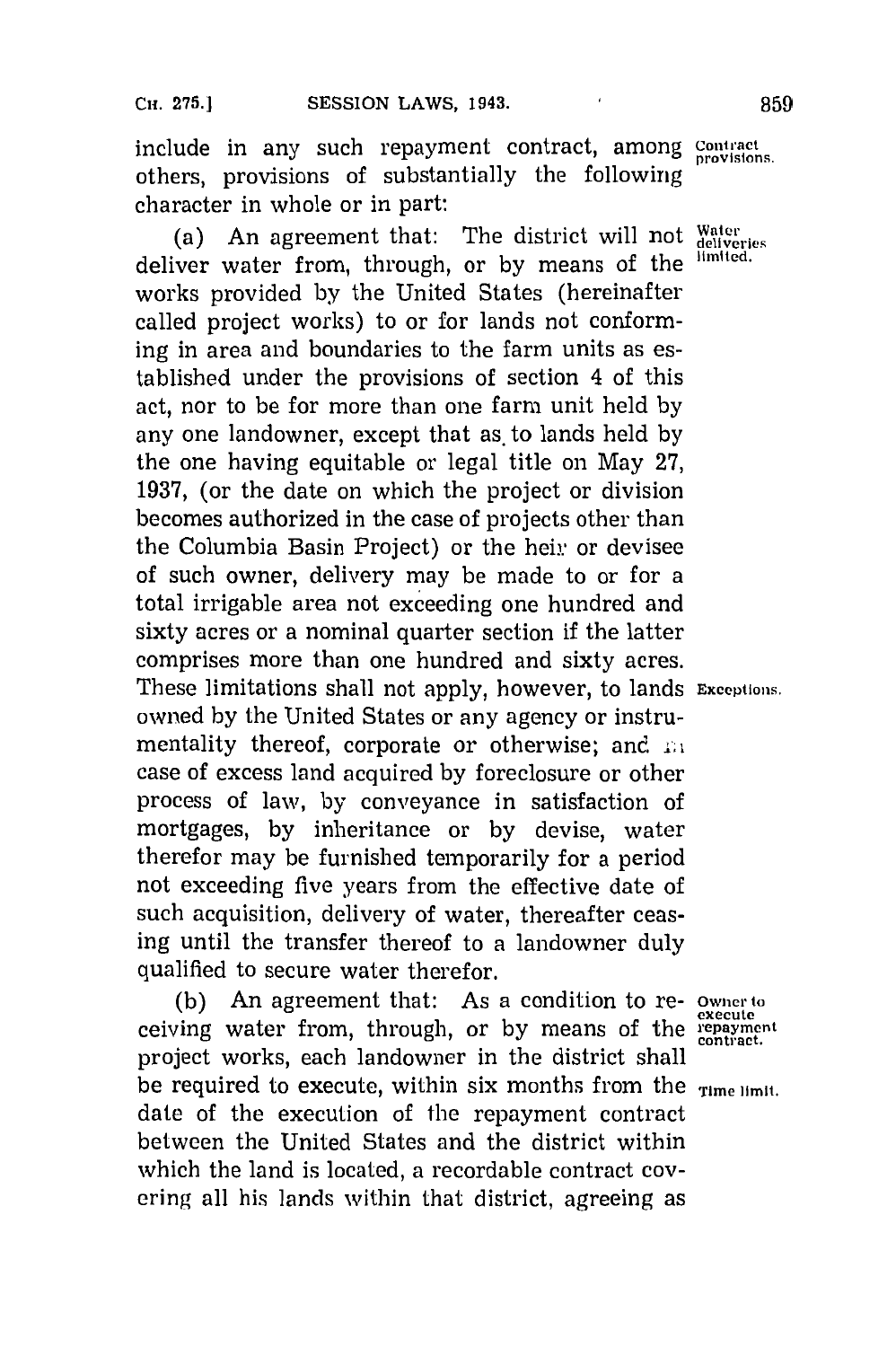to such lands for and on behalf of himself, his heirs, successors, and assigns to any or all of the provi-**Proviso.** sions set forth below in this subsection: *Provided,* That any landowner, having failed to execute such a contract within this period, may be permitted to execute such contract within one year after the date of judicial confirmation of the validity of the repayment contract between the United States and the district but only in accordance with such rules and regulations as may be prescribed **by** the Secretary concerning this privilege.

**Contract ...** Each such recordable contract may provide any provisions. or all of the following: (i) That the landowner **Landowner** will conform his lands **by** purchase, sale or ex**the conformal conformal conformal conformal conformal conformal conformal conformal conformal conformal confor**<br>boundaries. daries of the pertinent farm unit or units established as provided in section 4 of this act and will dispose of excess land then or thereafter owned Secretary by him at its appraised value; that the Secretary may sell<br>excess at is thereby given an irrevocable nower of attorney **excess at is thereby given an irrevocable power of attorney**<br>value, **to sell in behalf of the landowner any such excess** land at said appraised value; and that the United States is thereby given, without further considera-U.S. to have tion, an option to buy any such excess land at said **buy.** appraised value: *Provided,* That sales under such power or such option, unless otherwise provided U. S. sales in writing by said owner, shall be only for cash and only such that surrender of possession **by** the owner of any area of excess lands then operated as a single unit for dry farming or grazing may be  $f$  ffected substantially at one time.

**Sales limited** (ii) That in the peidfrom the date of execu- **to appraisal** pro **value.** tion thereof and to a date five years from the time water becomes available for the lands covered thereby, no conveyance of or contract to convey a freehold estate in such lands, whether excess or nonexcess lands, shall be made for a consideration exceeding its appraised value, and in connection with

**option to**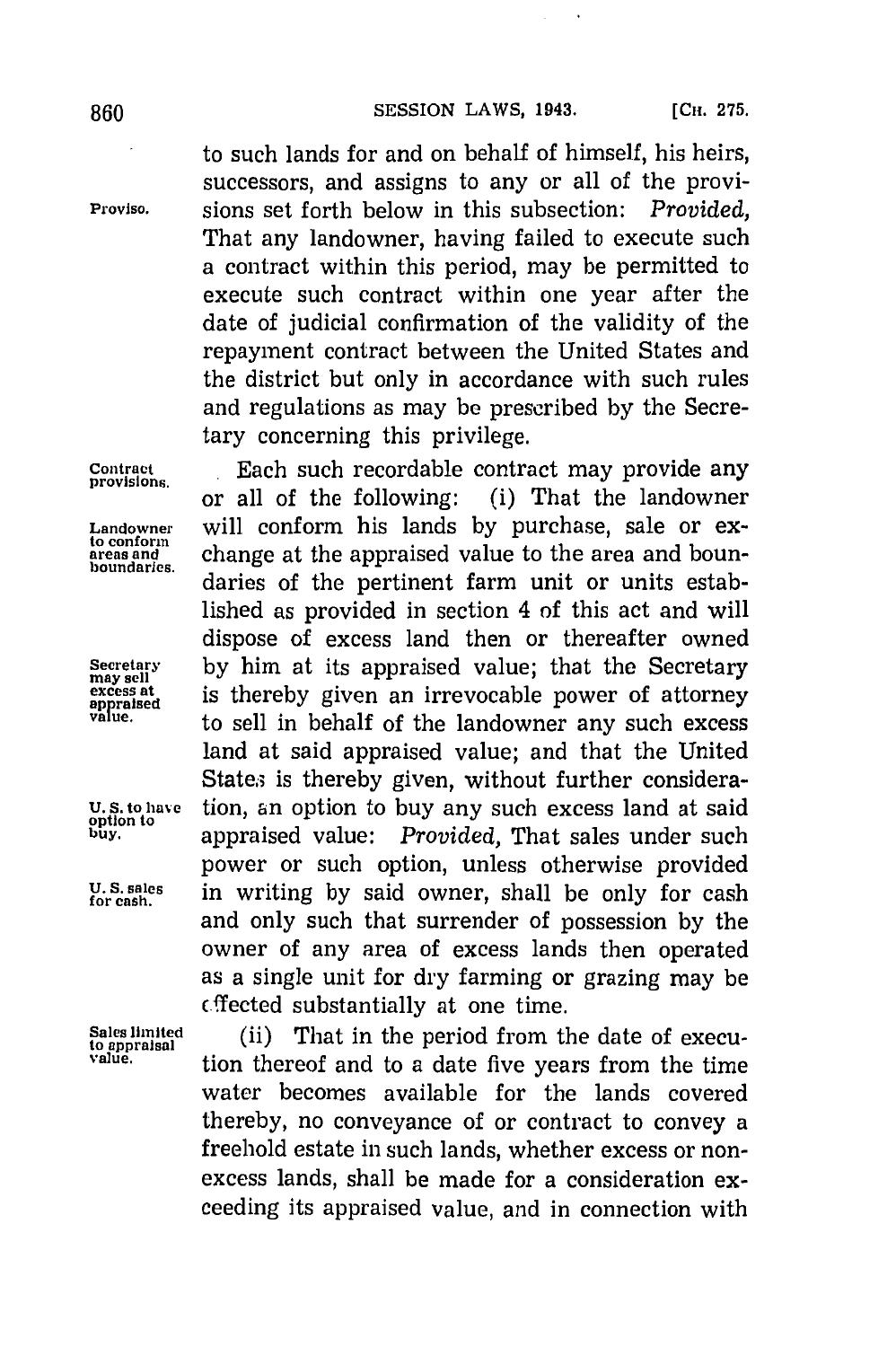any conveyance of, or contract to convey, such an Affidavit to show considestate within such period the grantor or vendor or **eration**. the grantee or vendees or any lien holder thereof shall, within thirty days from the date of such conveyance or contract, file in the office of the County Auditor in the county or counties in which the land is located an affidavit describing the conveyance or contract and the consideration therefor.

(iii) That in the event that within such period **Secretary** such a conveyance of, or contract to convey, is made water right without filing within said thirty days the affidavit required in (ii) of this subsection, or is made for a consideration in excess of the appraised value, the Secretary, at any time within two years of the day on which there is filed for recording in the official county records the contract or deed involved, whichever is filed earliest in the event both the contract and deed arc- filed in a given transaction, may cancel the right of such estate to receive water from, through, or **by** means of the project works **by** a written notice of cancellation: *Provided*, That said **Power may** be waived. power to cancel as to any given parcel of land may be waived **by** the Secretary at any time within said two-year period **by** a written notice of waiver: *And provided further, That after any such cancellation secretary* a water right for the estate involved from, through, **terms.** or **by** means of the project works may be acquired only on terms and conditions satisfactory to the Secretary.

(iv) That should any freeheld estate in land Freehold rovered thereby be conveyed or contracted to be  $\frac{\text{mortrage}}{\text{and items}}$ conveyed within the period defined in (ii) of this subject to subsection, the transaction, and any mortgage or **0;** 'er lien covering any deferred consideration thereunder, shall be subject to all the provisions of subsection **7 (b)** of this act.

(c) An agreement that: **All** lands within the district not covered **by** recordable contracts pro-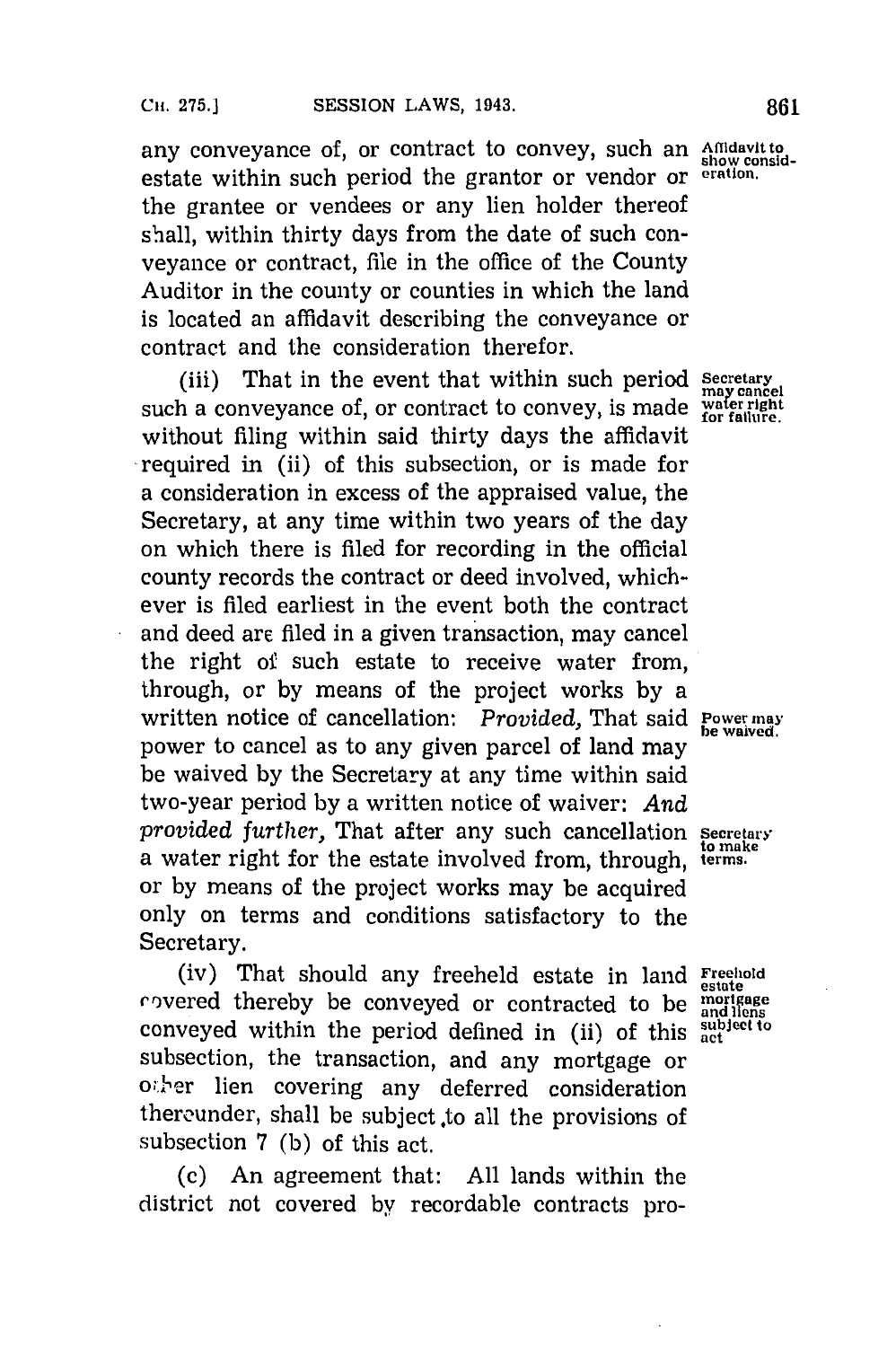lands sub-<br>lands sub-<br> $\frac{1}{2}$  vided for under subsection 5 (b) or otherwise not Jectt **0** eligible to receive water from, through, or **by** means of the project works shall be subject to assessment in the same manner and to the same extent as like lands eligible to receive water, subject to such provisions as the Secretary may prescribe for postponement in payment of all or part of such assessment but not beyond the expiration of the pcriod during which the price limit under subsection **5 (b)** applies.

Procedure (d) An agreement that: Without compliance<br>for with the thou provisions of state law for the exclusion with other provisions of state law for the exclusion of lands, lands may be withdrawn from the district by filing a written notice of withdrawal with the district board on or before such date fixed **by** such board between a date ten days after the official notice of the election on the repayment contract between the United States and the district and the date of such election. The date limiting the time of such filing shall be announced in the official notice of the proposed election, and lands for which such notice is filed shall be decmed excluded from the district for all purposes as of the time of such filing. Thereafter lands so withdrawn and excluded so long as they remain in private ownership shall not be entitled to receive water from, through, or **by** means of the project works.

**Covenants** SEC. 6. (a) Any or all the provisions of subsections of subsection of subsection of  $\sum_{n=1}^{\infty}$  (b) that may be required to be included in tion 5 (b) that may be required to be included in recordable contracts may be made covenants running with any) tract of land covered **by** such a contract by expressly so providing in the particular recordable contract.

U. S. repay- (b) Such of the limitations and provisions of sub**tract poverns** sections (a) through **(d)** of section **5** as are included in the repayment contract between the district and the United States shall govern all the lands within the district unless otherwise provided in such con-

lands.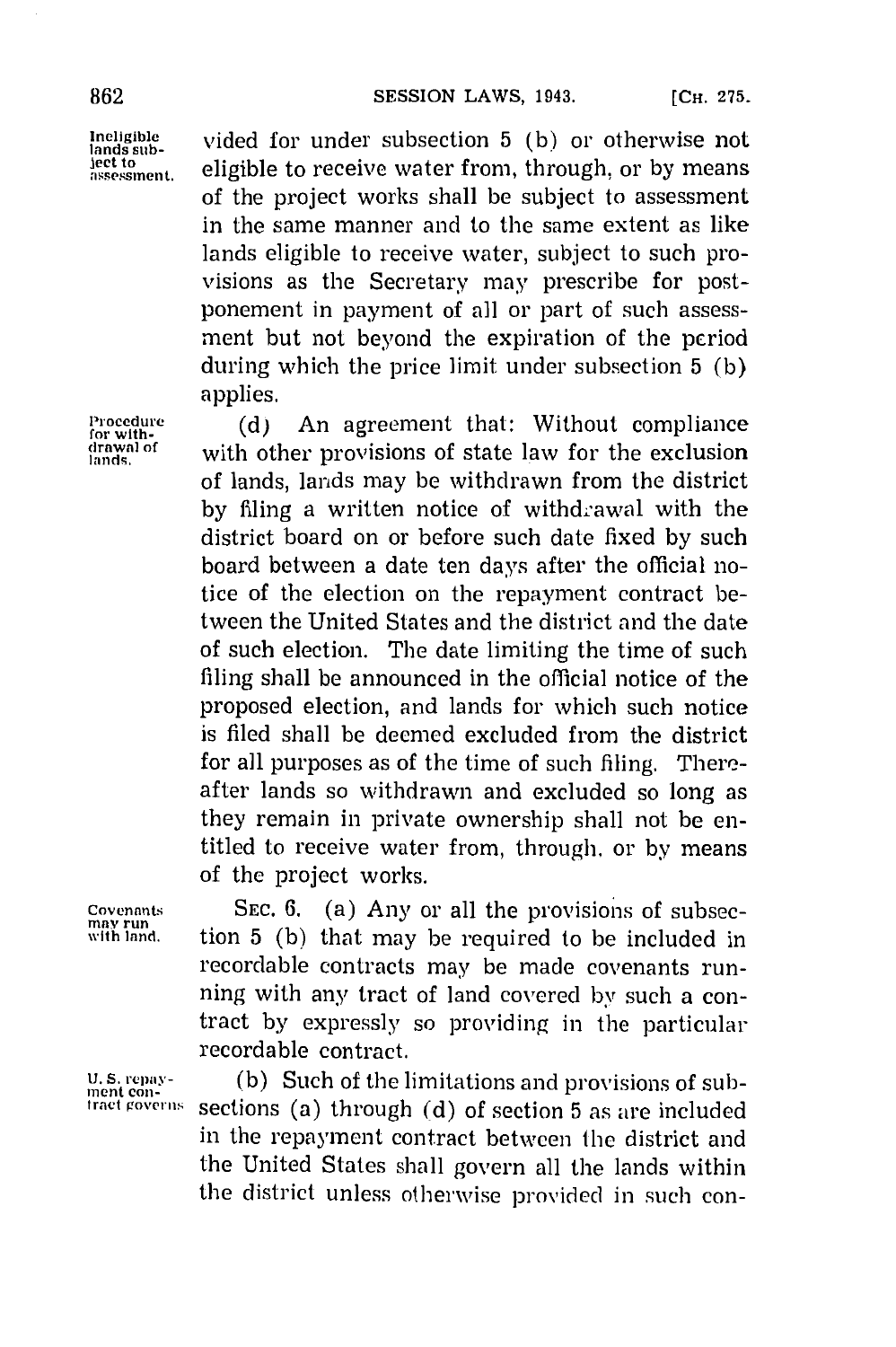tract and shall govern notwithstanding any other provisions of the laws of this state.

SEC. 7. (a) Fraudulent misrepresentation as to Penalty for the true consideration involved in the conveyance of, **sideration**. or contract to convey, any freehold estate in land covered **by** a recordable contract made under subsection **5 (b)** hereof, in the affidavit required **by** that subsection shall constitute a misdemeanor punishable **by** a fine not exceeding **\$500** or **by** imprisonment not exceeding six months, or **by** both such fine and imprisonment.

(b) Should any freehold estate in lands subject Excessive to the recordable contract made under subsection **invald. 5 (b)** hereof be conveyed or contracted to be conveyed, after the date of execution of such recordable contract and within five **(5)** years from the time water becomes available for such lands, at a consideration in excess of the appraised value of said estate, the transaction, and any mortgage or other lien covering any deferred consideration thereunder, shall be invalid and unenforceabi.\_ **by** the vendor or' grantor, his successors or assigns as to that part of the consideration in excess of the appraised] value of the estate involved. In the case of any such transaction involving deferred payments, said invalid portion of the consideration shall be deducted first from the deferred payments in the inverse order of their due dates.

The vendee or grantee in any such transaction **Right of**<br>recovery. at any time within two years from the date of any such conveyance or contract and on filing a correct affidavit as required in subsection **5 (b)** (ii), may recover from the vendor or grantor, or the successors or assigns thereof, an amount equal to the payments made in excess of the appraised value.

In connection with any judgment or decree here-costs and attorney fees. under in favor of a vendee or grantee, said vendee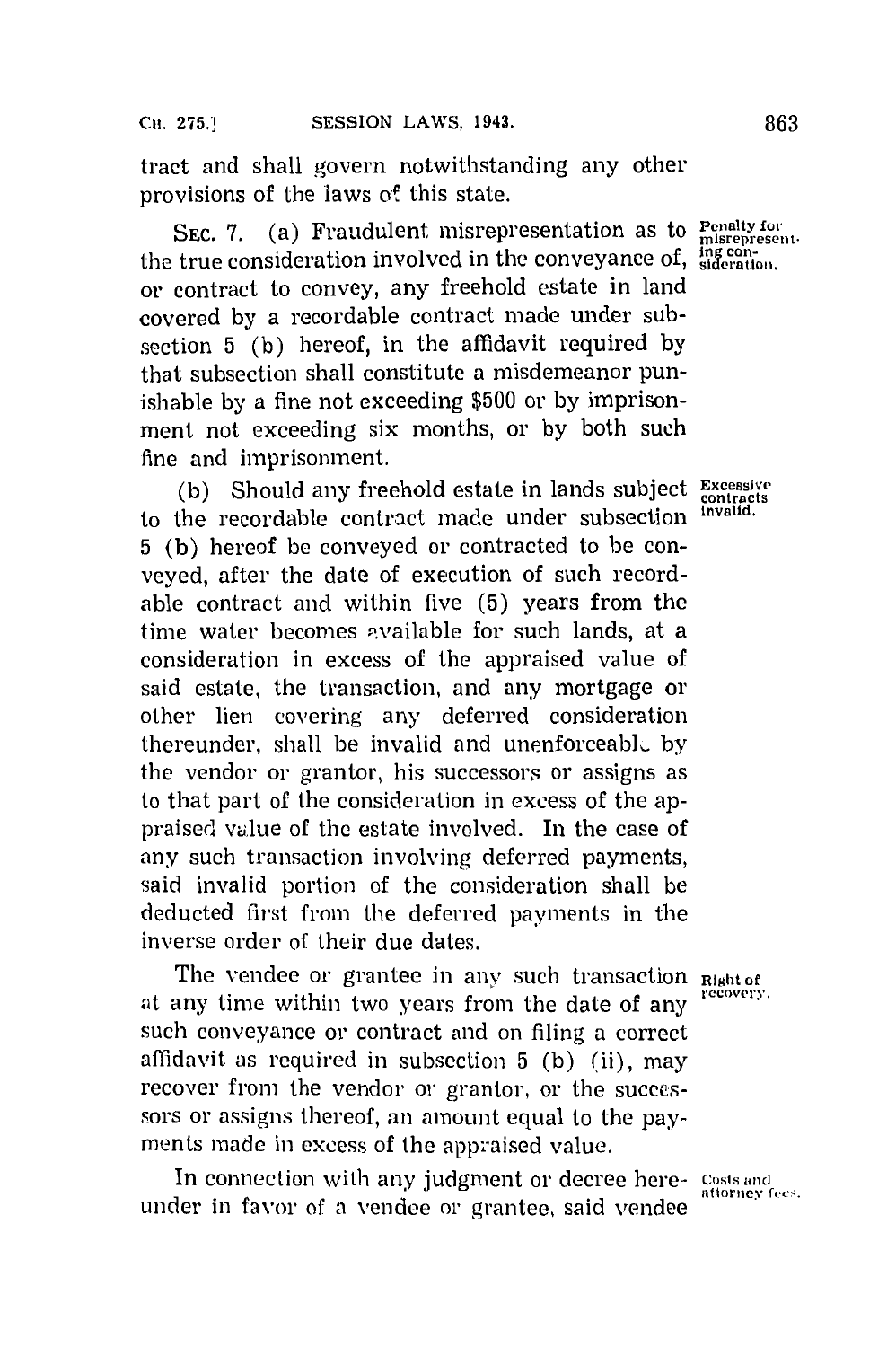or grantee shall have the right to recover court costs and reasonable attorneys' fees.

Filing of **SEC. 8.** There may be filed for record in the office of the County Auditor in the county in which the land lies any of the following: (a) Copies of any plat of established farm units approved **by** the Secretary as provided in section 4 hereof, when authenticated in the nvrnner authorized **by** law; **(b)** copies of any instrument, action, determination, rule or regulation of the Secretary made in connection with the provisions of section **5** hereof or otherwise under the Federal reclamation laws and which is or may be determinative of title to lands or interest in lands, when authenticated in the manner authorized **by** law; and (c) any contract or instrument required to be executed **by** an owner, land purchaser or other person in connection with provisions incorporated in repayment contracts between a district and the United States as authorized **by** section **5** hereof. Such filing shall impart legal notice to the public of the matters and things set out therein.

**State lands**<br>included<br>in net.

SEC. 9. Whenever a district to which this act applies is organized or in process of organization, the State of Washington, **by** and through its proper officials, is authorized and directed to have any state lands within the exterior boundaries of such district included as a part of the lands of such district. The state hereby consents to the assessment **by** the district of such state lands so included in any such irrigation district, and to the enforcement of the payment of such assessments in like manner and to the same extent as applicable to private lands in such districts, except that the payment of such assessment against such state lands shall not be enforced **by** transfer of title, **by** tax sale, tax foreclosure or otherwise, until the state has sold or transferred such lands to a private party.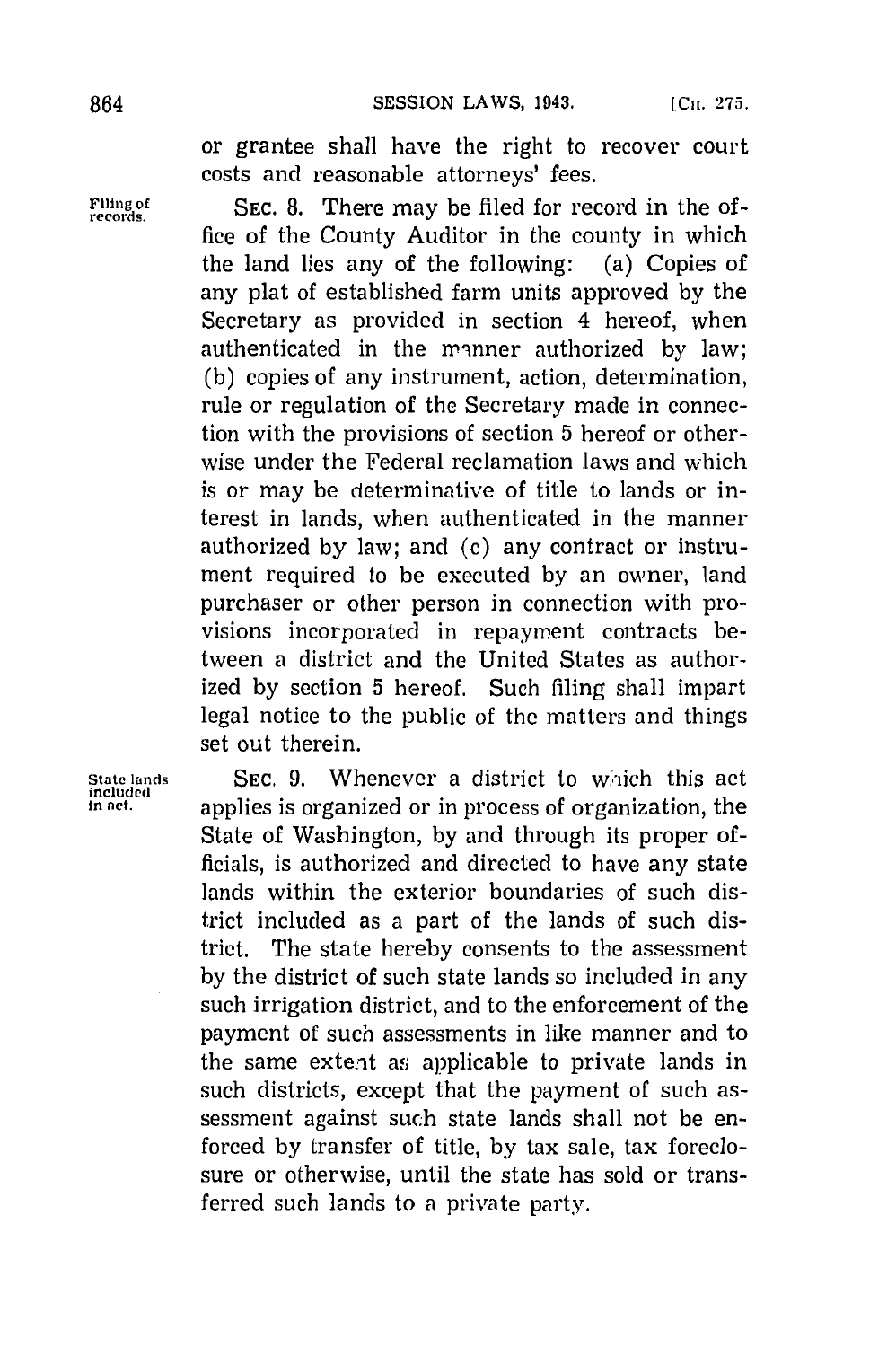SEC. 10. In the case of state lands within a dis- state shall trict have been segregated into farm units as pro- **appraisal.** vided in section 4 and the appraised value thereof established, the State of Washington, **by** and through its proper officials, is authorized and directed: (a) to recognize and accept such appraisal as ascertaining and determining the market value of such lands in the manner provided **by** law; and **(b)** to offer the state lands for sale for cash on the following terms and conditions:

(i) Sales shall be made only at the appraised  $P_{\text{for sale of}}$ <br>(ii) only one farm unit shall be sold to any state lands. value: (ii) only one farm unit shall be sold to any person; (iii) applicants for the purchase of a farm unit shall be selected, as nearly as practicable, in accordance with the provisions of subsection **C** of section 4 of the Act of Congress of December **5,** 1924 (43 Stat. **702);** and (iv) each applicant shall be required to execute a recordable contract as provided in section **5** hereof if such a contract is required as a condition to the delivery of water under the terms of the district's repayment contract with the United States. **(c)** The State of Washington. **by** and through its proper officials, is hereby authorized and directed to cooperate with the Secretary in carrying out the purposes of this act, and in connection therewith, may execute recordable contracts as provided in section 5 hereof covering any state land.

SEC. 11. In the case of any county owned land **County lands**<br>him any district has been sequented into form included. within any district has been segregated into farm units as provided in section 4 and the appraised value thereof established, the Board of County Commissioners of the county shall have authority at its option of entering into a contract with the United States to bring any of such county lands as the county board shall determine under the provisions of the recordable contracts provided for in section **5** hereof, whenever such contracts are required as

**-28**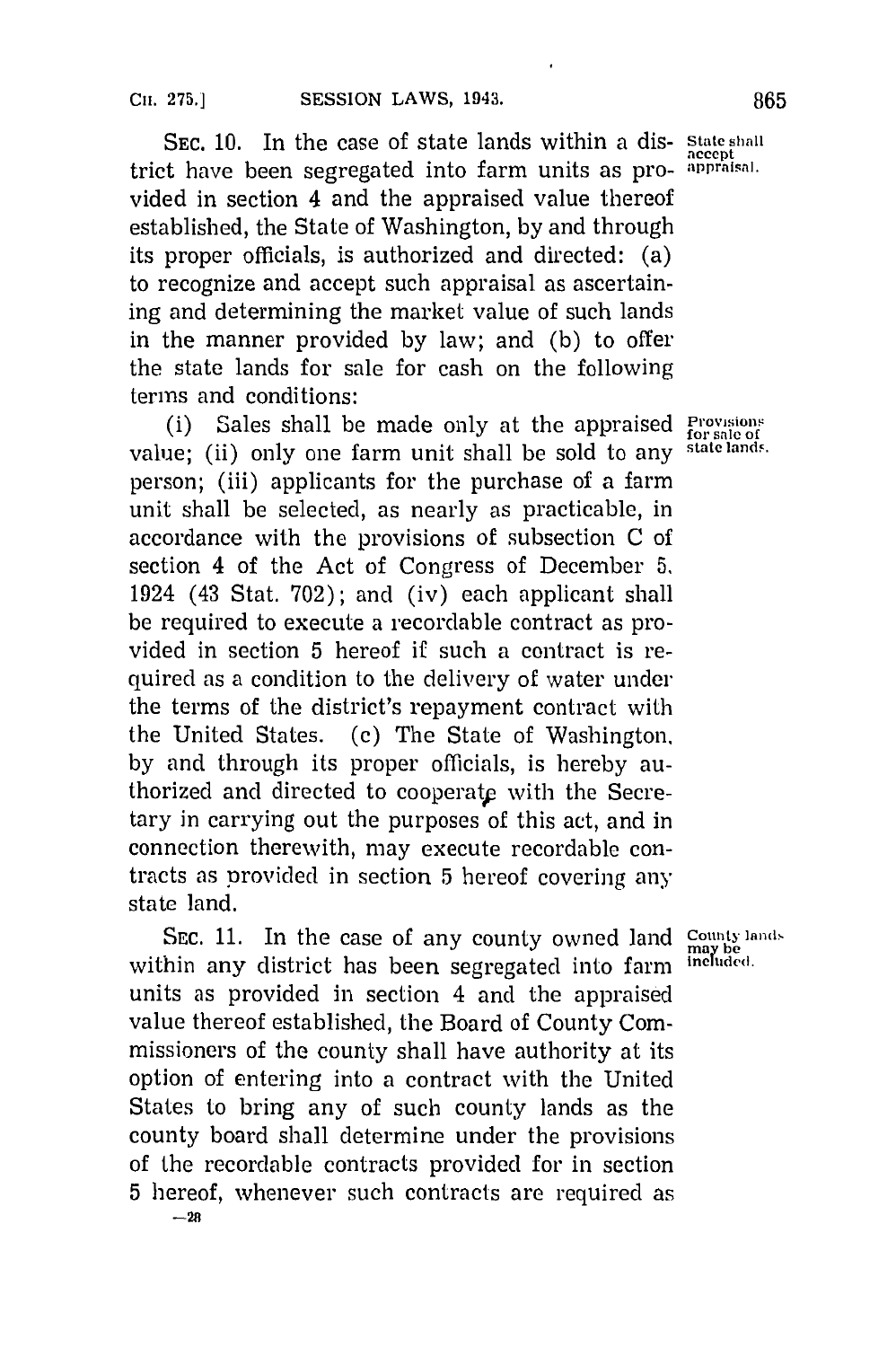a condition to the delivery of water under the terms of the contract between the district and the United States, upon such terms as shall be agreed upon between the county and the United States: *Provided,* That such contract shall not obligate the county to pay any district assessments levied against such lands except such, if any, as the Board of County Commissioners of said county shall elect to pay: Provided further, That nothing herein contained shall be construed to deprive the district of the right to assess such lands, if otherwise assessable and to enforce the collection of the same in the manner provided **by** law.

**Repeali'. SEC.** 12. That Chapter 14, Laws of **1939,** being sections **7525-5** to **7525-12,** consecutively and both inclusive, Remington's Revised Statutes of Washington be and the same is hereby repealed: *Pro-***Existing** *vided,* That this section shall not be construed as **contracts not impa ired.** impairing any contract heretofore entered into under authority of said chapter 14, Laws of **1939,** or of any part thereof, nor as affecting the validity of any irrigation district organized, or any action heretofore taken **by** any state, county or district official, under or in compliance with said chapter 14, Laws of **1939** or of any part thereof.

**Inconsistent SEC. 13.** Subject to the proviso in section 12 of this act, any act or any part of an act that is inconsistent, or in conflict, with the provisions of this act or any part thereof, is hereby repealed.

Act of SEC. 14. The provisions and limitations of sub-**Congress controlling.** section **5 (b)** and **5 (c)** of the Act of Congress, as above entitled in section **3** of this act, concerning assessment and taxation of lands within the Columbia Basin Project while legal title remains vested in the United States are hereby accepted; and assessment and taxation **by** the state, political subdivisions thereof, and districts are hereby authorized to